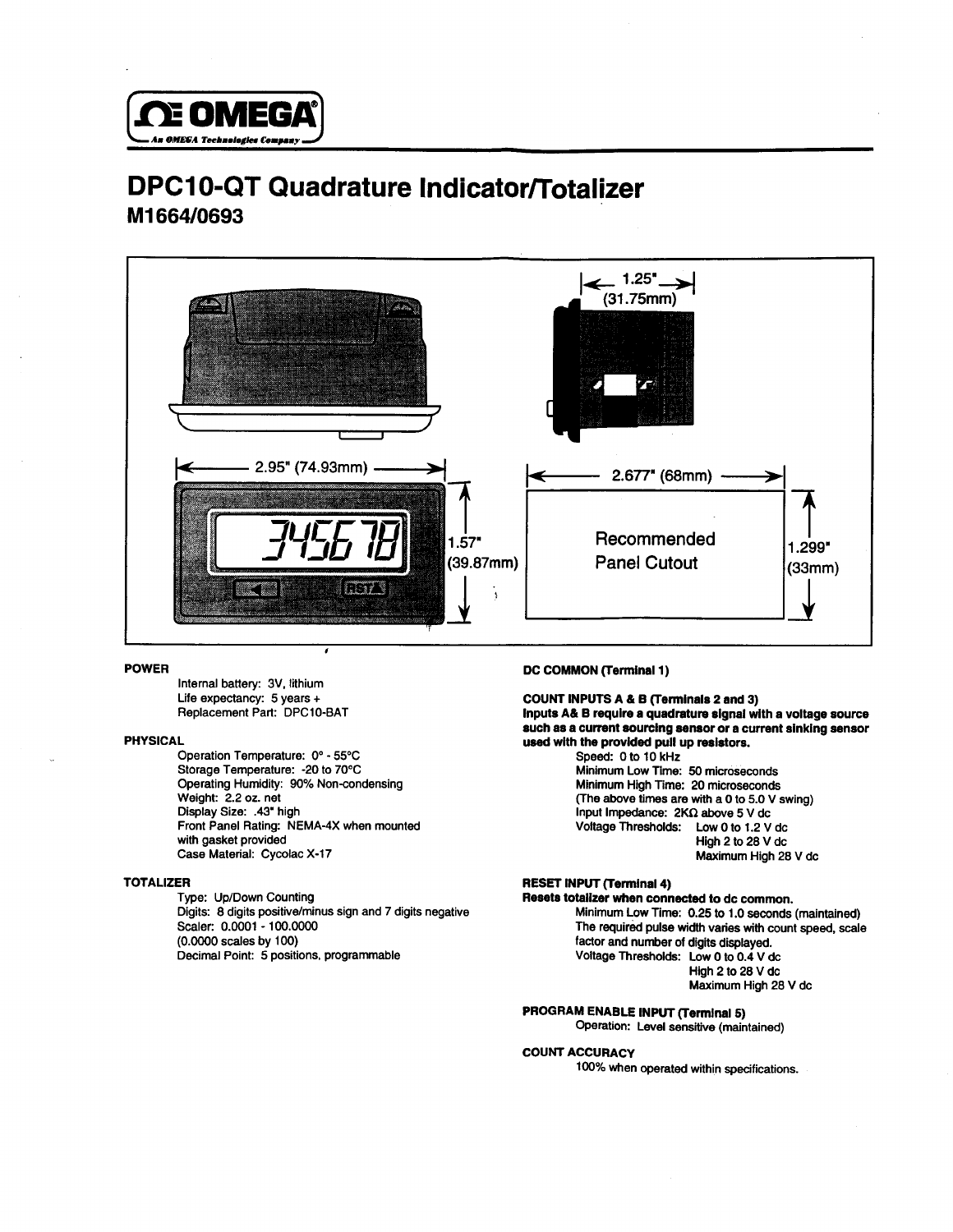Your OMEGA DPC10-QT is a counter with a 8 digit LCD display. A programmable scaler and decimal point allow for



# **APPLICATION**

I sequence: You must make certain programming and wiring choices to accomplish your application. We recommend the following

- I 1. Answer the following questions:
	- What type of sensor will be used?
	- to? • What engineering units should the counter be scaled
	- ?? How many pulses per item is the sensor providing?
	- Is a decimal point needed on the display?
- Calculate the scale factor.

#### **MOUNTING**



**NOTE: To enter the program mode, you must connect a jumper between terminals 1 and 5 (see page 4). To leave the program mode, disconnect the jumper.**

#### **Screens**

screen 1. Press and hold the  $\begin{array}{|c|c|c|}\n\hline\n\text{I} & \text{key} & \text{while } \text{repeatec} \\
\text{p} & \text{key} & \text{to advance to successive screen}\n\hline\n\end{array}$ Jpon entering the setup mode, the counter will display<br>screen 1. Press and hold the  $\blacksquare$  key while repeatedly There are four program-mode screens in the DPC10-QT, screen 1. Press and hold the **Next** key while repeatedly

| <b>Programming Screens</b> |                              |  |
|----------------------------|------------------------------|--|
| Screen                     | <b>Function</b>              |  |
|                            | <b>Count Scale Factor</b>    |  |
| 2                          | <b>Count Decimal Point</b>   |  |
| з                          | <b>Reset to Offset Value</b> |  |
|                            | Reset Key Enable / Disable   |  |

#### **OPERATION**

#### **Quadrature Counting**

phase shift between the signals. The totalizer recognizes the phase shift and uses it to determine if it should be counting up, or counting down. Finally, the signal channels must alternate changes of state. This produces the four distinct input conditions from which the term quadrature is derived. These conditions are off-off, on-off, on-on, and off-on. signal at each of the totalizer's two count inputs. Quadrature counting is typically accomplished by using a quadrature encoder as the count source although any two sensors with single channel outputs may be used if the sensors are positioned correctly. In either case, both sensor outputs must produce pulses at the same frequency and there must be a **Guadrature** is a bi-directional count mode requiring an input

# **Quadrature Signal**

I

-;



#### **Count Inputs**

and 28 V dc at the count inputs for the totalizer to coul **Count inputs A and B (terminals 3 and 2) are pulled down to ground (terminal 1). The** sensor must supply between 2.0

square wave and there is a 90° phase shift between the tw signals. For this reason, it is recommended that solid state sensors (PNP output with a pull-down resistor or NPN output with a pull-up resistor) be used. receiving pulses at 10kHz per channel if each signal is The totalizer has high speed inputs only and is capable of

If the totalizer counts in the "wrong" direction at startup, stop the process and switch the wires at terminals 2 and 3. This will cause the totalizer to count in the "right" direction when the process is re-started.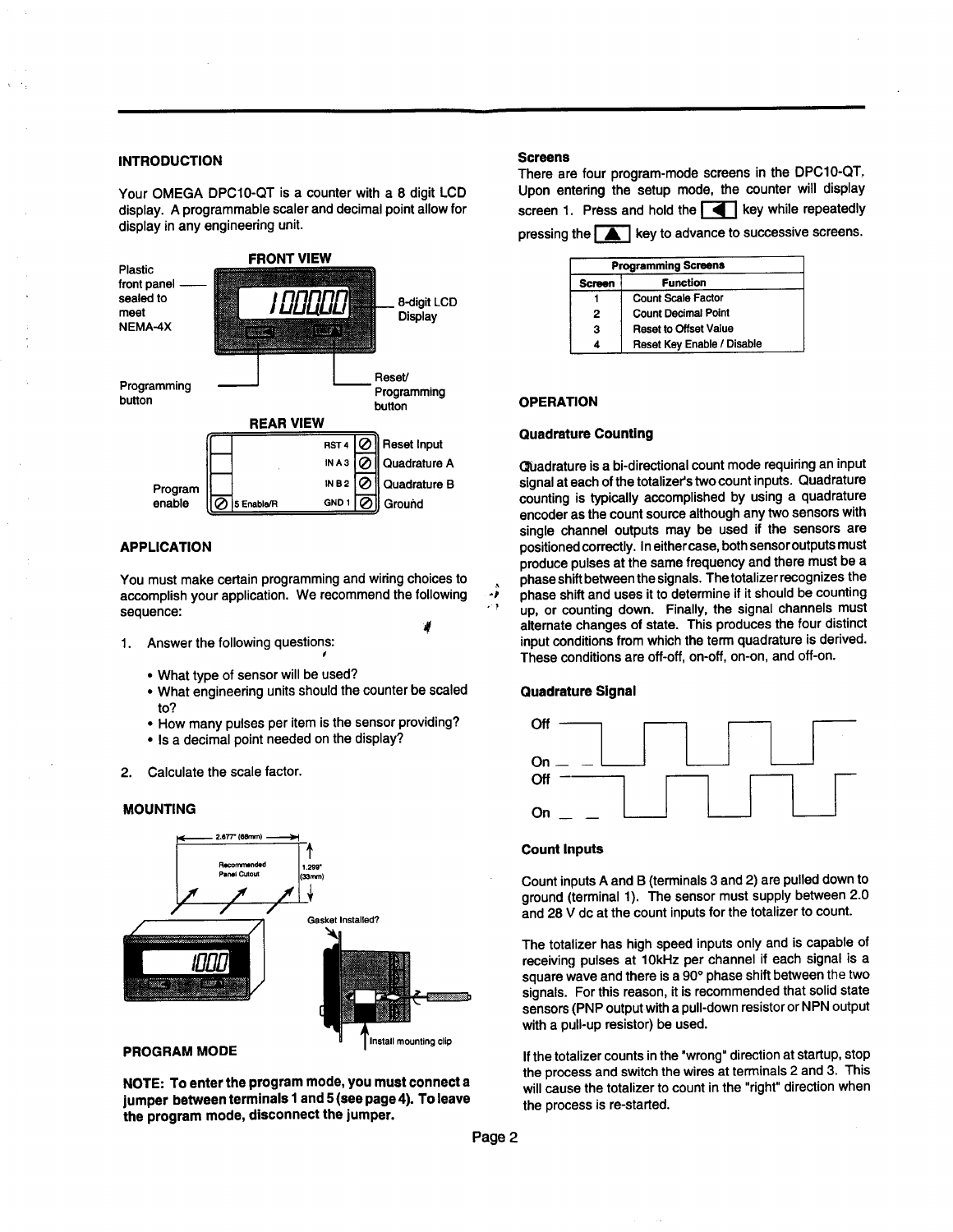## **COUNT SCALER**

#### **Calculating the Count Scale Factor**

 $T_{\rm eff}$  is used to community is used to convert the income income income income put of the desired unit of the displayed to be displayed (feet, feet, feet, feet, feet, feet, feet, feet, feet, pulses to the desired unit of measure to be displayed (feet, gallons, etc.) or to correct for a known amount of error (wheel  $w$ is, cic.) or io correction a milowiramount or enor (withsit <del>c</del>ar, viscosity, cic.*j.*<br>...

Count Scaler Range: 0.0001 to 99.9999

Count Scaler (CS) Formula:

$$
CS = \frac{DPF}{PPI}
$$

where:

DPF is the decimal point factor corresponding to the desired  $\mathsf{r}$  is the decimal point  $\mathsf{r}$ 

| <b>DISPLAY</b><br>$XXXXX = 1$<br>$XXXX.X = 10$ | <b>DPF</b> | <b>DISPLAY</b><br>$XXX.XXX = 1,000$<br>$XX.XXX = 10.000$ | <b>DPF</b> |
|------------------------------------------------|------------|----------------------------------------------------------|------------|
| $XXX.XX = 100$                                 |            |                                                          |            |

PPI is the number of pulses per item from the sensor.

 $\frac{1}{2}$ <br>
le 1: A sensor prod<br>
calculate the cour<br>
in whole inchese<br>  $\frac{1}{20}$  = 0.05000 **m&fal Example 1: Asensorproduces 20 pulses** per inch **of**   $\alpha$  all pre-secure  $\alpha$  and  $\alpha$  and  $\alpha$  and  $\alpha$  indicate materavel. Calculate the count scaler re

$$
CS = \frac{1}{20} = 0.05000
$$

**Example 2:** An encoder produces 120 pulses per foot<br>Calculate the count scaler required to indicate materia<br>Isage in 1/100's of feet (XXXX.XX).<br> $\text{ES} = \frac{100}{120} = 0.8333$ The Count State: require **EXAMPLE 2:** All choose produces required to indicate material <sub>valculate</sub>

$$
CS = \frac{100}{120} = 0.8333
$$

 $\epsilon$  (Select the XXXX position on the totalizer decimal point menu).

# **Programming Count Scale Factor**

 $T$  and first screen in the program mode is used to enter the problem is used to enter the set of  $\mathcal{L}$ count scale factor.



 $\overline{\phantom{a}}$  The far right digit will be flashing. Press the  $\overline{\phantom{a}}$  RsT $\overline{\phantom{a}}$  key unti reaching the desired digit value.

**ote:** Pressing and holding the **RSTA** key will cause the numbers to autoscroll.

the left. Change this digit to the desired value with the  $s\tau$ ext press the  $\lceil \blacktriangle \rceil$  key to move the flashing digit one place

**Repeat this process until all digits are set correctly.**

**tog) (Setting the count scale factor to 0.0000 will allow scaling by**

# **Programming Decimal Point**

**two.** the total serves the serves in the server of the move from screen one to screen he second screen is used to enter the decimal point display<br>n the totalizer screen. Press and hold the **Company of the state** on the totalizer screen. Press and hold the **T** key and



\ position.  $t$ ress the  $\overline{\text{first}}$  key to move the decimal point to the desired

#### **Programming Offset Value**

**Programming an offset value allows the counter to reset to a value other than zero.** The offset may be up to six digits. The offset cannot be a negative number.

The third screen in the program mode is used to enter the offset value.



The far right digit will be flashing. Press the  $\overline{\text{RST}_\blacktriangle}$  key until reaching the desired digit value.

eaching the deshed dight value.<br>Note: Pressing and holding the **[RSTA]** key will cause the numbers to autoscroll.

 $RST$  key. Repeat this process until all digits are set correctly. Next press the  $\Box$  key to move the flashing digit one place to the left. Change this digit to the desired value with the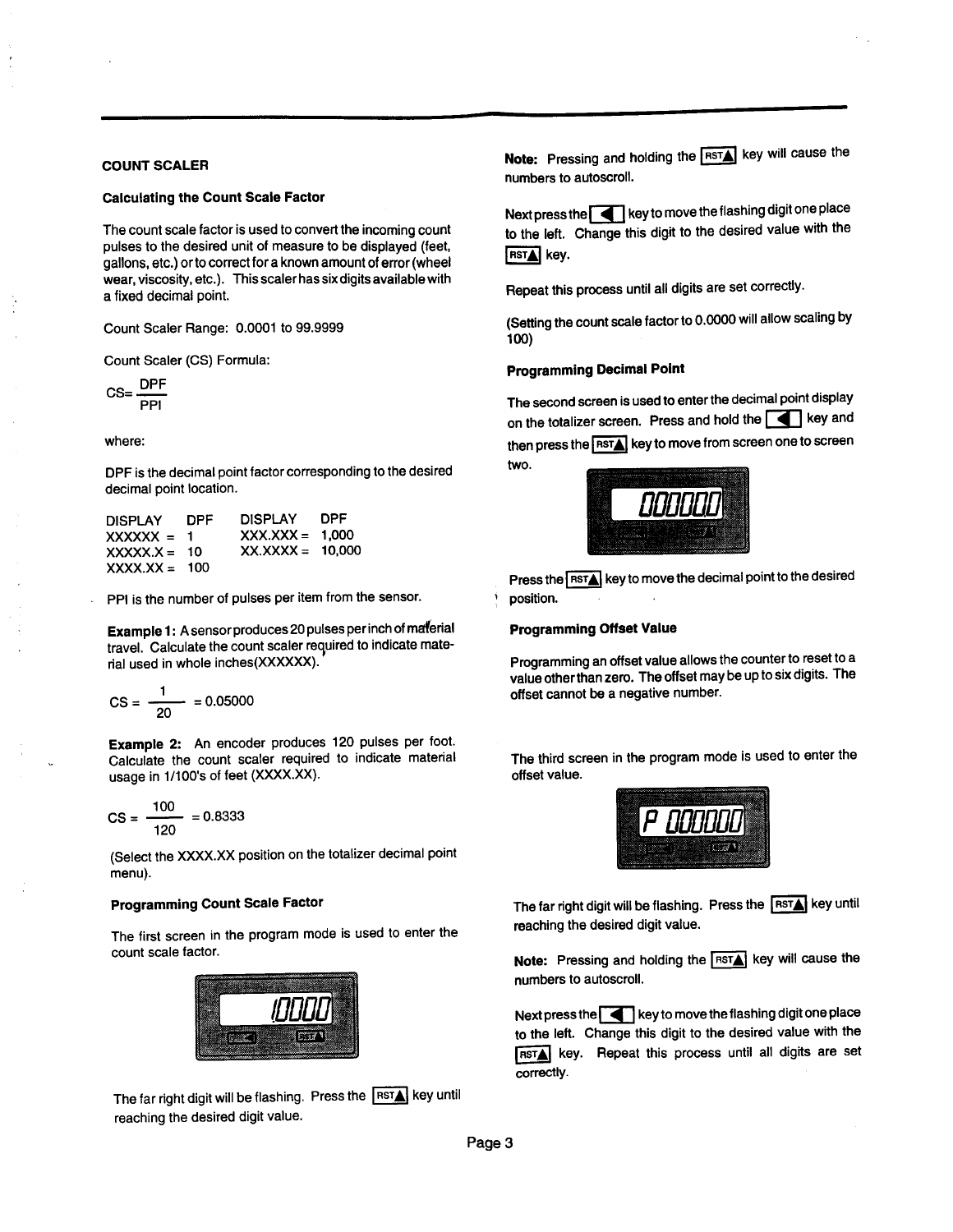### **Enabling the Front Panel Reset Key**

The fourth screen in the program mode allows the user to enable or disable the front panel reset key.



Press the  $\overline{\textsf{RST_A}}$  key to choose the option you wan

**Note:** The reset terminal on the rear panel is still active when the front reset button is disabled.

**Note: To exit the program mode, disconnect the jumper between terminals 1 and 5.**

## **WIRING RECOMMENDATIONS**

**Following these suggestions** will increase noise immunity and lengthen unit life.

4 **Cable: Make the connection** between the count source and the ratemeter with a two-conductor shielded cable. Connect the shield to earth ground at one end only.

**Relay Coil Suppression:** If a relay contact is used as a count source, suppress the relay coil. This can be accomplished with an RC network for AC coils or a diode for DC coils.

**Mounting: Do not mount the totalizer near a solenoid or other inductive devices. Supply enough ventilation to keep the ratemeter operating within the temperature specifications.** Do not mount this unit in a heavy vibration area.

#### **BATTERY SAFETY**

The lithium battery that powers your device contains inflammable materials such as lithium organic solvent, and other chemical ingredients. Explosion or fire may result if the battery is not handled correctly. To avoid an accident follow these guidelines:

- $\bullet\,$  Do not heat batteries above 95°C  $\,$
- . Do not recharge lithium batteries
- Do not **dispose** of batteries in fire .
- Insert battery with correct polarity

### **WIRING DIAGRAMS**

SO**LID STATE QUADRATURE INPUT**<br><sub>CURRENT</sub> SOURCING SENSOR **CURRENT SOURCING SENSOR** 



#### SOLID STATE QUADRATURE INPUT **CURRENT SINKING SENSOR**

+6 to +28 VDC



**Current** Sinking Sensor

b



**PROGRAM MODE ENABLE**



**REMOTE RESET**



|              | Terminal   Function | Operation                            |
|--------------|---------------------|--------------------------------------|
|              | Ground              |                                      |
| $\mathbf{2}$ | <b>Input B</b>      | Use with Current Sourcing            |
|              | Count Input         | <b>Quadrature Count Source</b>       |
| з            | Input A             | Use with Current Sourcing            |
|              | <b>Count Input</b>  | Quadrature Count Source              |
| 4            | Reset               | <b>Connect through Contact Close</b> |
|              |                     | to Ground                            |
| 5            | Program             | Connect to Ground to Enter           |
|              | Enable              | Program Mode                         |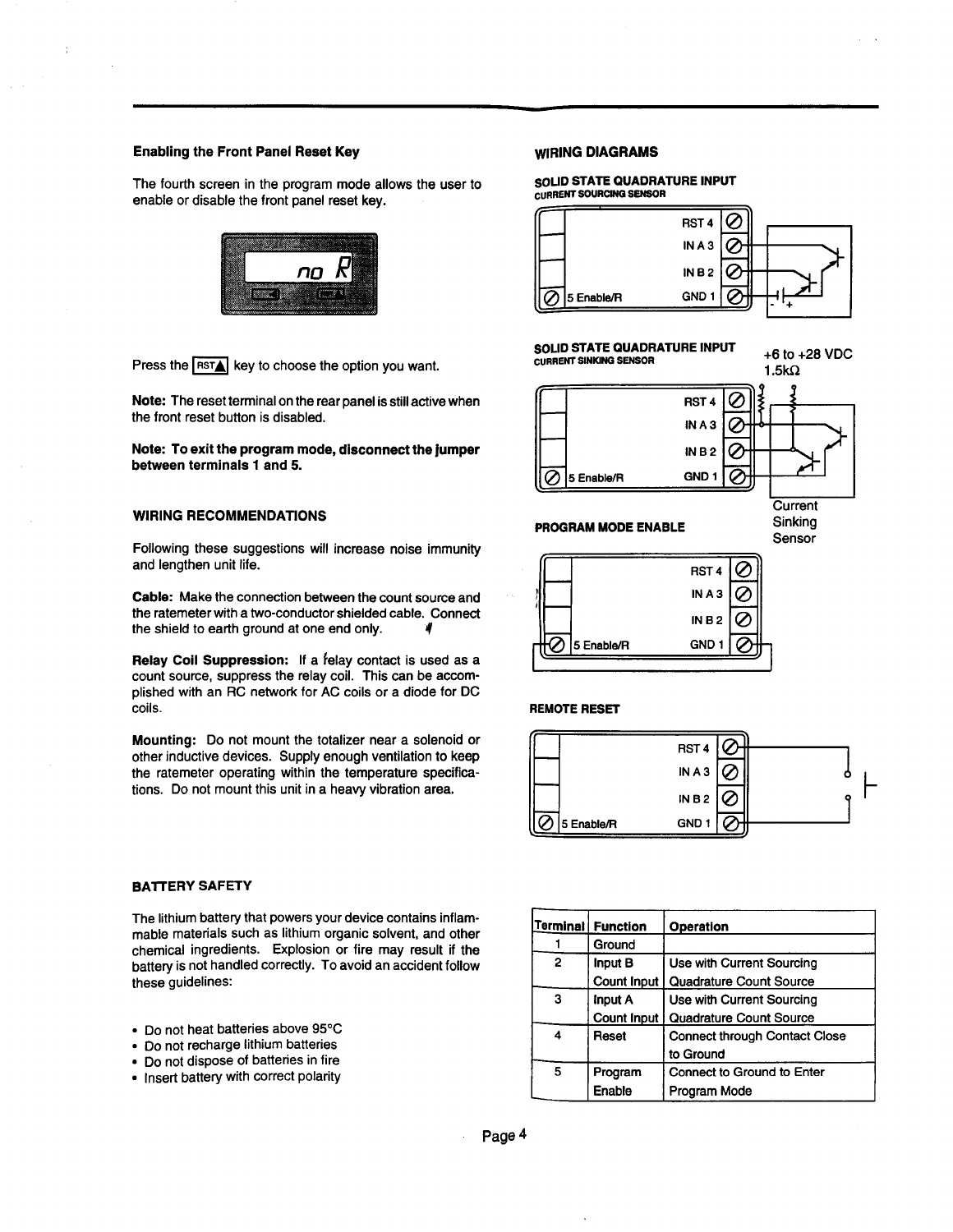under den en der anten der Antikel der Antikel der Antikel (1980) († 1921)<br>19. Juni – Jan der Antikel des Antikelsen († 1930)

28772-200 DPC10-BAT

53300-241 **Mounting Clip** Mounting Clip DPCl O-CS <sup>0</sup> Gasket . i-., ,+33\_21

# **REPLACEMENT PARTS OTHER OMEGA** MINI **COUNTER PRODUCTS**

| tterv        | DPC10-TL | Totalizer                     |
|--------------|----------|-------------------------------|
| isket        | DPC10-CS | <b>Add/Subtact Totalizer</b>  |
| unting Clip  |          | (Solid State Input)           |
| unting Screw | DPC10-CC | <b>Add/Subtract Totalizer</b> |
|              |          | (Contact Input)               |
|              | DPC10-RM | Ratemeter                     |
|              | DPC10-RT | Ratemeter/Totalizer           |
|              |          |                               |

| <u>MAPE</u><br>WARRANTY<br>OMEGA warrants this unit to be free of defects in materials and workmanship and to give<br>satisfactory service for a period of 13 months from date of purchase. OMEGA Warranty<br>adds an additional one (1) month grace period to the normal one (1) year product<br>warranty to cover handling and shipping time. This ensures that our customers receive<br>maximum coverage on each product. If the unit should malfunction, it must be returned<br>to the factory for evaluation. Our Customer Service Department will issue an Authorized<br>Return (AR) number immediately upon phone or written request. Upon examination by<br>OMEGA, if the unit is found to be defective it will be repaired or replaced at no charge.<br>However, this WARRANTY is VOID if the unit shows evidence of having been tampered<br>with or shows evidence of being damaged as a result of excessive corrosion; or current,<br>heat, moisture or vibration; improper specification; misapplication; misuse or other<br>operating conditions outside of OMEGA's control. Components which wear or which are<br>damaged by misuse are not warramed. These include contact points, fuses, and triacs.<br>We are glad to offer suggestions on the use of our various products. Neverthe-<br>less OMEGA only warrants that the parts manufactured by it will be as specified<br>and free of defects. |  |
|-------------------------------------------------------------------------------------------------------------------------------------------------------------------------------------------------------------------------------------------------------------------------------------------------------------------------------------------------------------------------------------------------------------------------------------------------------------------------------------------------------------------------------------------------------------------------------------------------------------------------------------------------------------------------------------------------------------------------------------------------------------------------------------------------------------------------------------------------------------------------------------------------------------------------------------------------------------------------------------------------------------------------------------------------------------------------------------------------------------------------------------------------------------------------------------------------------------------------------------------------------------------------------------------------------------------------------------------------------------------------------------------------------------------|--|
| OMEGA MAKES NO OTHER WARRANTIES OR REPRESENTATIONS OF ANY KIND<br>WHATSOEVER, EXPRESSED OR IMPLIED, EXCEPT THAT OF TITLE AND ALL<br><b>IMPLIED WARRANTIES INCLUDING ANY WARRANTY OF MERCHANTABILITY</b><br>AND FITNESS FOR A PARTICULAR PURPOSE ARE HEREBY DISCLAIMED.                                                                                                                                                                                                                                                                                                                                                                                                                                                                                                                                                                                                                                                                                                                                                                                                                                                                                                                                                                                                                                                                                                                                            |  |
| LIMITATION OF LIABILITY: The remedies of buyer set forth herein are exclusive<br>and the total liability of OMEGA with respect to this order, whether based on<br>contract, warranty, negligence, indemnification, strict liability or otherwise,<br>shall not exceed the purchase price of the component upon which liability is<br>based. In no event shall QMEGA be liable for consequential, incidental or special<br>damages.                                                                                                                                                                                                                                                                                                                                                                                                                                                                                                                                                                                                                                                                                                                                                                                                                                                                                                                                                                                |  |
| Every precaution for accuracy has been taken in the preparation of this manual, however,<br>OMEGA ENGINEERING, INC. neither assumes responsibility for any omissions or errors<br>that may appear nor assumes liability for any damages that result from the use of the<br>products in accordance with the information contained in the manual.                                                                                                                                                                                                                                                                                                                                                                                                                                                                                                                                                                                                                                                                                                                                                                                                                                                                                                                                                                                                                                                                   |  |
| <b>RETURN REQUESTS / INQUIRIES WILLIAMS</b>                                                                                                                                                                                                                                                                                                                                                                                                                                                                                                                                                                                                                                                                                                                                                                                                                                                                                                                                                                                                                                                                                                                                                                                                                                                                                                                                                                       |  |
| Direct all warranty and repair requests/inquiries to the OMEGA ENGINEERING Customer<br>Service Department. Call toll free in the USA and Canada: 1-800-622-2378, FAX: 203-359-<br>7811; International:203-359-1660, FAX: 203-359-7807.                                                                                                                                                                                                                                                                                                                                                                                                                                                                                                                                                                                                                                                                                                                                                                                                                                                                                                                                                                                                                                                                                                                                                                            |  |
| BEFORE RETURNING ANY PRODUCT(S) TO OMEGA, YOU MUST OBTAIN AN AUTHO-<br>RIZED RETURN (AR) NUMBER FROM OUR CUSTOMER SERVICE DEPARTMENT (IN<br>ORDER TO AVOID PROCESSING DELAYS). The assigned AR number should then be<br>marked on the outside of the return package and on any correspondence. Please have the<br>following information available BEFORE contacting OMEGA:<br>1. P.O. number under which the product was PURCHASED,<br>2. Model and serial number of the product, and<br>3. Repair instructions and/or specific problems you are having with the<br>product.                                                                                                                                                                                                                                                                                                                                                                                                                                                                                                                                                                                                                                                                                                                                                                                                                                      |  |
| OMEGA's policy is to make running changes, not model changes, whenever an improvement is<br>possible. That way our customers get the latest in technology and engineering.                                                                                                                                                                                                                                                                                                                                                                                                                                                                                                                                                                                                                                                                                                                                                                                                                                                                                                                                                                                                                                                                                                                                                                                                                                        |  |
| OMEGA is a registered trademark of OMEGA ENGINEERING, INC.                                                                                                                                                                                                                                                                                                                                                                                                                                                                                                                                                                                                                                                                                                                                                                                                                                                                                                                                                                                                                                                                                                                                                                                                                                                                                                                                                        |  |
| © Copyright 1993 OMEGA ENGINEERING, INC. All rights reserved including illustrations.<br>Nothing in this manual may be reproduced in any manner, either wholly or in part for any purpose<br>whatsoever without written permission from OMEGA ENGINEERING, INC.<br>Printed in U.S.A.                                                                                                                                                                                                                                                                                                                                                                                                                                                                                                                                                                                                                                                                                                                                                                                                                                                                                                                                                                                                                                                                                                                              |  |
| Page 5                                                                                                                                                                                                                                                                                                                                                                                                                                                                                                                                                                                                                                                                                                                                                                                                                                                                                                                                                                                                                                                                                                                                                                                                                                                                                                                                                                                                            |  |